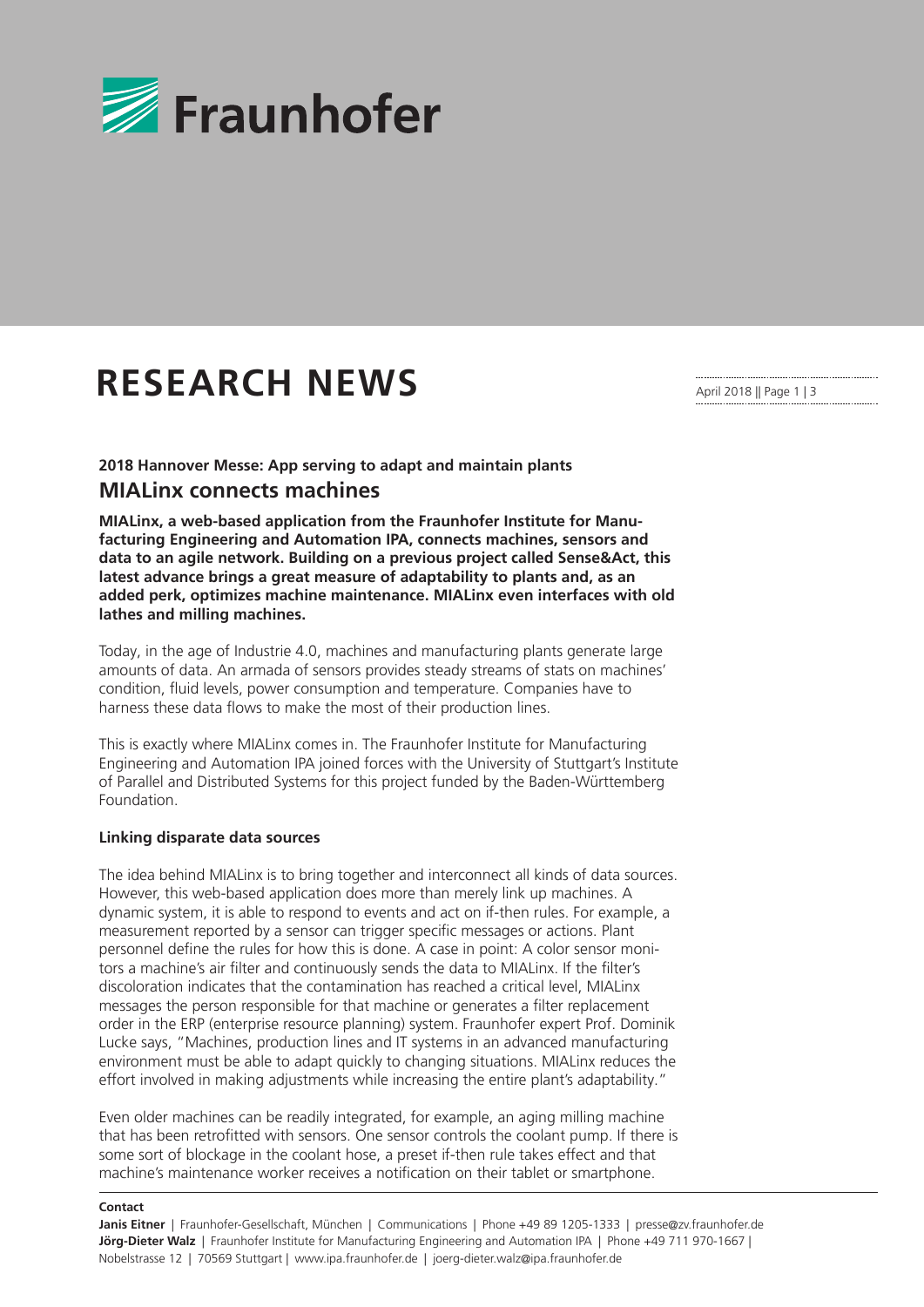

## **No programming skills needed**

Another great benefit of this system is its ease of use. "It can be handled and configured intuitively via a graphical user interface – without a lot of time spent getting acquainted and without programming skills," says Lucke. MIALinx also speeds up robots' work. For instance, a robot could use optical sensors to detect and then sort or process color-coded components.

MIALinx is the next step up the evolutionary ladder from Sense&Act, the technology Fraunhofer IPA and its partners used to put the principle of flexible, rule-based machine connectivity into practice. One new feature developed at Fraunhofer IPA is the Manufacturing Service Bus (MSB), which runs in the background. The MSB is best pictured as a virtual patch panel that connects different data sources with one another and transforms data formats when necessary. This way, even machines from different manufacturers can exchange status information.

## **Secure collaboration in Virtual Fort Knox**

MIALinx is a web-based application. It can be installed on a company's server on request, but to make the most of this technology's potential, MIALinx really should be integrated into the Virtual Fort Knox (VFK) platform. VFK is an open, federated cloud platform that furnishes IT services to manufacturing enterprises. "A company can flexibly combine services from different vendors and use them as needed," says Daniel Stock, Group Manager Production IT Architectures and Integration at the IPA, by way of explanation.

One of VFK's major advantages is that companies can work together yet store their data separately and securely on the platform. VFK works with a cell concept in which each industry partner stores its data discretely and shares it with others when the need arises. A spin-off called VFK AG has marketed this technology. "Small and mediumsized enterprises that lack in-depth IT and security know-how benefit from VFK in particular", says Stock.

MIALinx and Virtual Fort Knox will feature prominently at the Hannover Messe (March 23 to 27, 2018). MIALinx: hall 17, booth C24, Virtual Fort Knox: hall 2, booth C22.

**RESEARCH NEWS**  April 2018 || Page 2 | 3